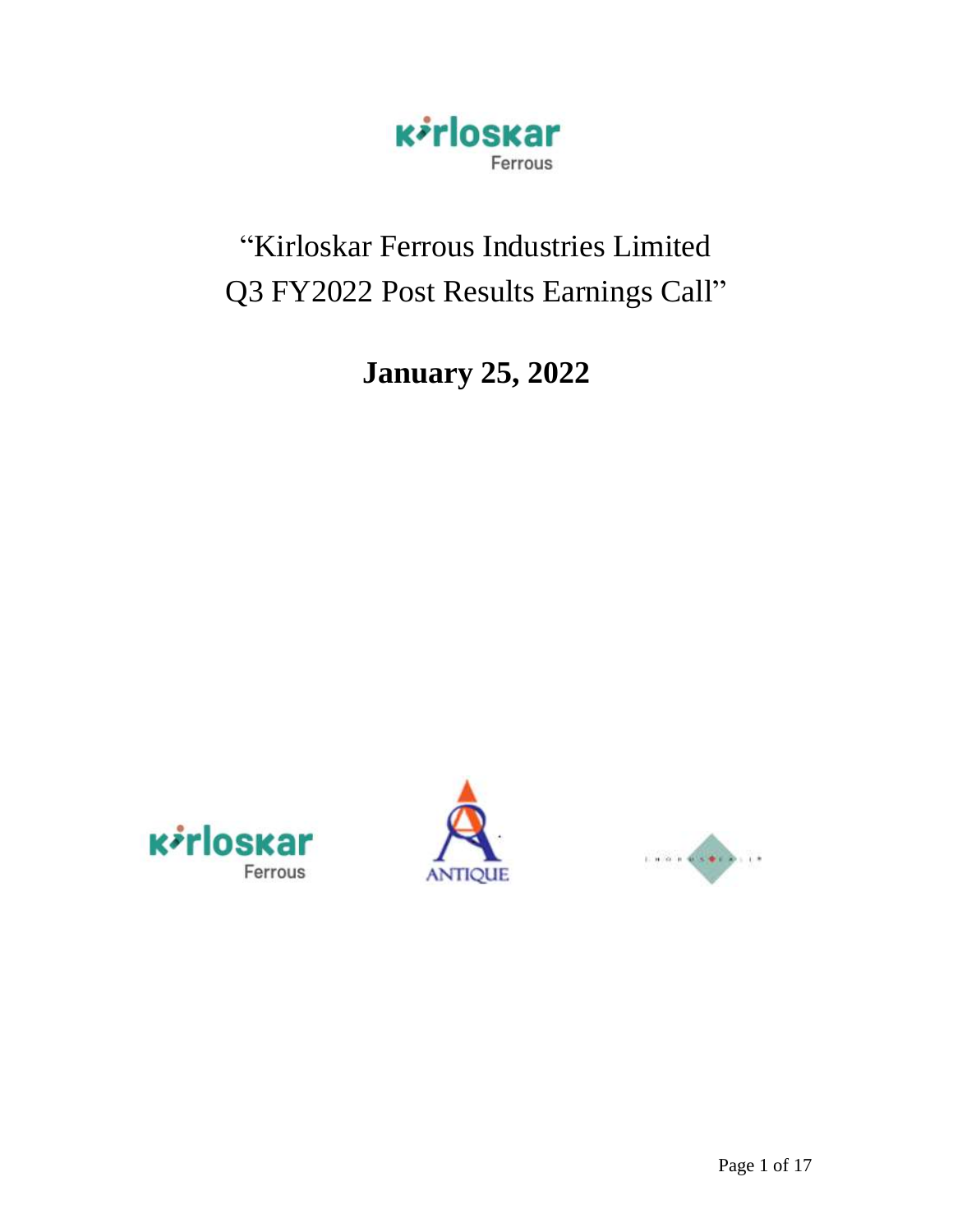

| <b>ANALYST:</b>    | MR. PALLAV AGARWAL - ANTIQUE STOCK<br><b>BROKING</b>                                                                                                                                        |
|--------------------|---------------------------------------------------------------------------------------------------------------------------------------------------------------------------------------------|
| <b>MANAGEMENT:</b> | MR. R. V. GUMASTE - MANAGING DIRECTOR<br>- KIRLOSKAR FERROUS INDUSTRIES LIMITED<br>MR. R. S. SRIVATSAN - CHIEF FINANCIAL<br><b>OFFICER - KIRLOSKAR FERROUS INDUSTRIES</b><br><b>LIMITED</b> |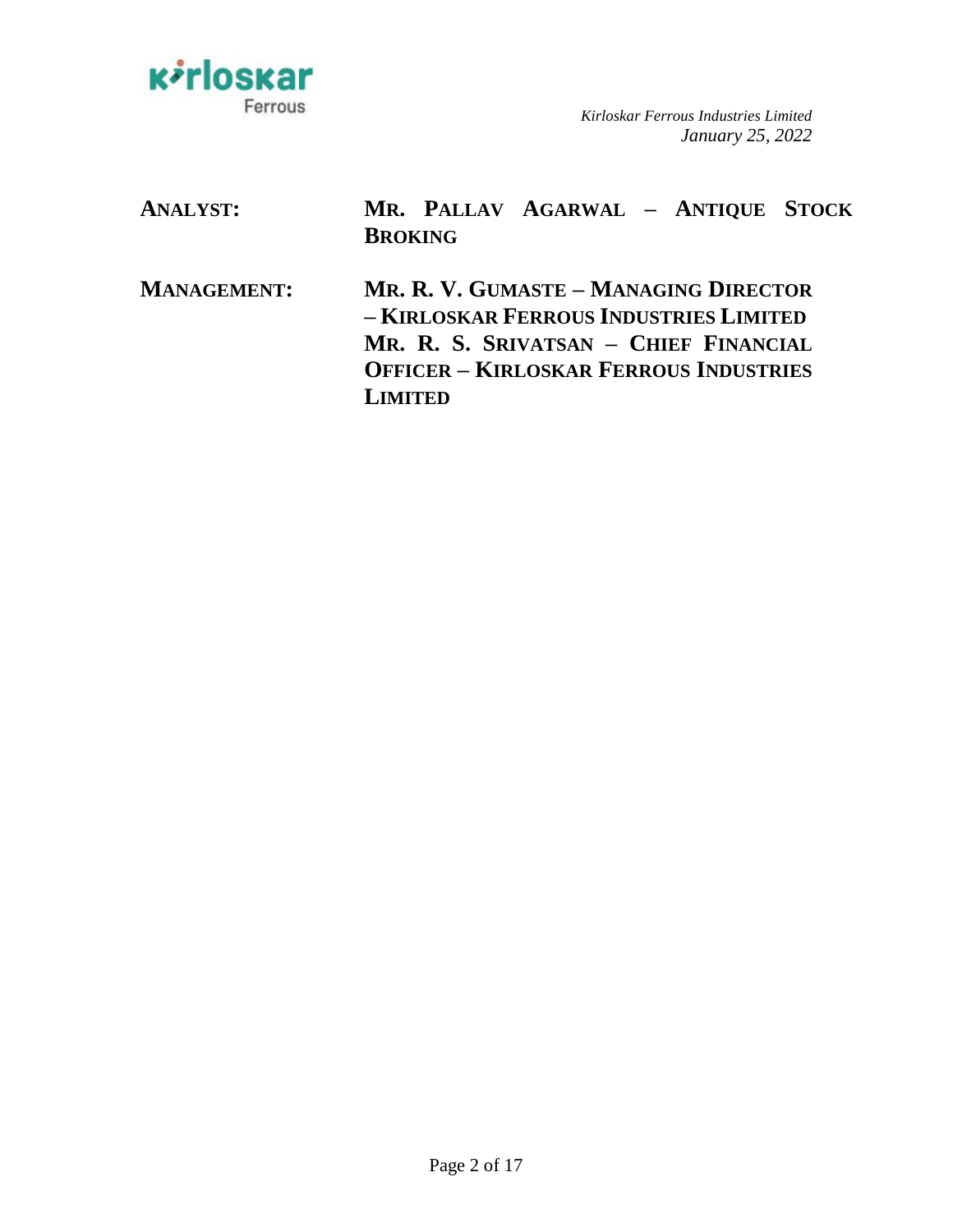

- **Moderator:** Ladies and gentlemen, good day and welcome to the Kirloskar Ferrous Industries Limited Q3 FY2022 Post Results Earnings Conference Call hosted by Antique Stock Broking. As a reminder, all participant lines will be in the listen-only mode and there will be an opportunity for you to ask questions after the presentation concludes. Should you need assistance during the conference call, please signal an operator by pressing "\*" and then "0" on your touchtone telephone. Please note that this conference is being recorded. I now hand the conference over to Mr. Pallav Agarwal from Antique Stock Broking. Thank you and over to you, Mr. Agarwal!
- **Pallav Agarwal:** Thank you Peter and good afternoon everyone and welcome to the 3Q results conference call of Kirloskar Ferrous. We have the senior management represented by the Managing Director, Mr. Gumaste, and CFO, Mr Srivatsan. I would now hand over the call now to Mr. Gumaste for his opening remarks. Over to you Sir!
- **R. V. Gumaste:** Yeah Thank you very Pallav. Good afternoon ladies and gentlemen and let me first of all welcome all of you for the Q3 earning call and I hope that all of you are safe and doing well and taking care of yourself.

Let me start with **some** quantitative information, in the Q3 we were operating with pig iron plants and foundries, all the mix in whole and the all the three mini blast furnaces were under operation. During this quarter, we operationalized sinter plant in Hiriyur and we had some stabilizing activity around 5,000 tonnes of pig iron production was lower otherwise we had a slim quarter and produced 1,32,600 tonnes of pig iron and we also sold 1,28,900 tonnes of pig iron so some small quantity about 5,000 had gone in to the stock because of the sluggish market conditions.

On the castings front though it was a mixed bag the demand for casting from tractor industry as well auto was down but some of the other customers doing well especially heavy commercial vehicles doing exports and we could maintain the production rate likely more than 10,000 metric tonnes per month and our sales from the quarter was slightly less at 28,700 metric tonne against Q2 30,000 metric tonnes.

With this we have total sales of Rs. 933 Crores against Rs. 958 Crores of last quarter and of course much better compared to the last year third quarter which was Rs. 590 Crores. The sales realization on pig iron moved up during this quarter to Rs. 44,800 per metric tonnes and casting Rs. 1,15,900 per metric tonne.

During the entire quarter and even before that the input raw material cost mainly the coking coal prices have moved up, if I look at the coking coal price one year back it was our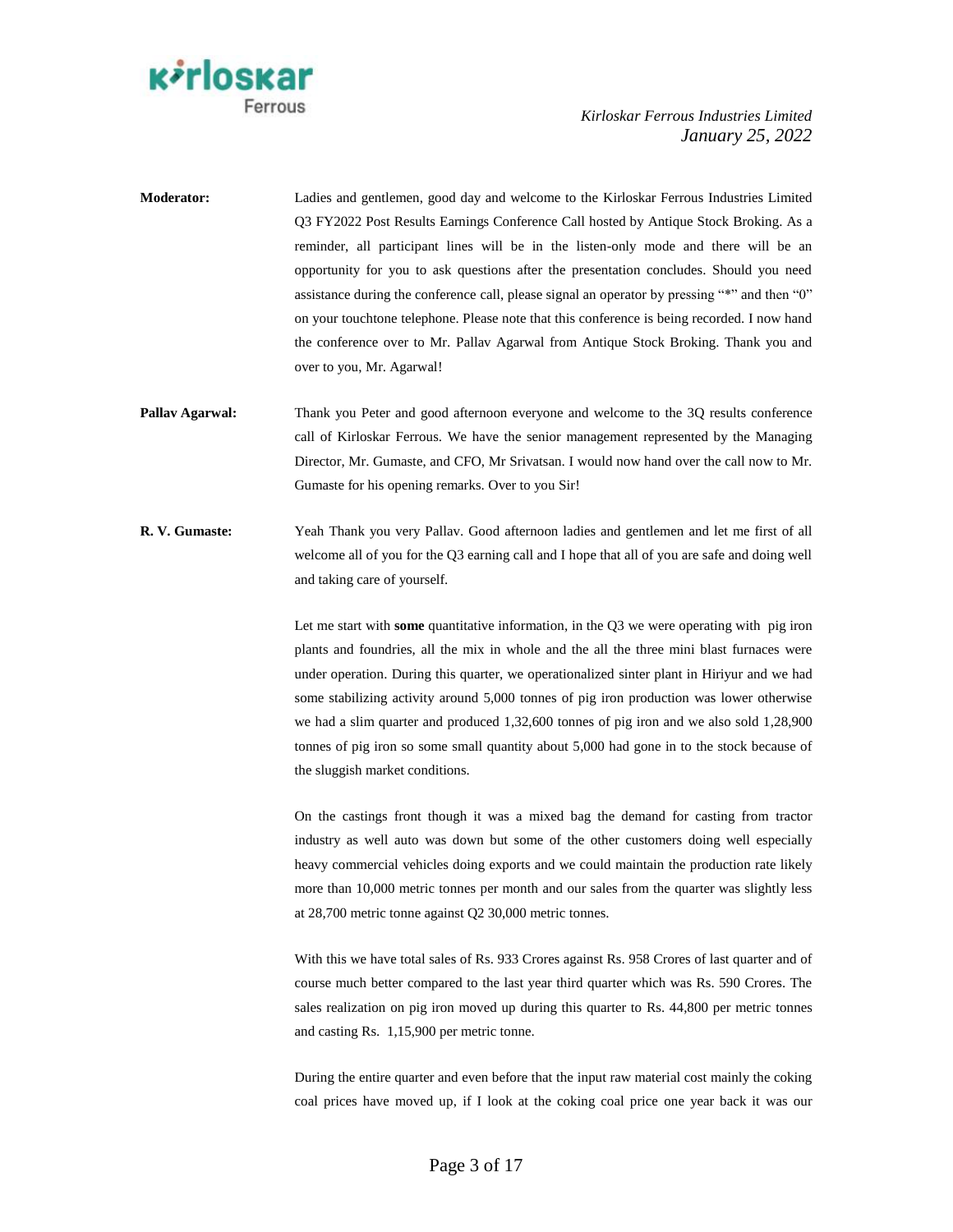

Kirloskar Ferrous blend was \$107 and currently today what we have \$307 a tonne the blended cost, the current coking coal is even higher than that. This kind of scenario definitely put lot of pressure on fixed cost over RMSP raw material to sales price last year was 59%, last quarter it was 70% and today we are very close to 75%. On the other hand our power and fuel cost which was 3.5% last year, we are at 2.9% in this quarter.

So naturally it has affected our EBITDA, EBITDA this quarter is at Rs.138 Crores against Rs.145 Crores last year and.Rs. 187 Crores last quarter so we have come to a level of 15% EBITDA with this PBT for the quarter is Rs.110 Crores. There is no reduction in the coal prices as we are moving ahead. We are yet to see any softening of the coking coal prices. We are also seeing headwinds on increasing the pig iron prices though we have recently increased the pig iron prices marginally but it looks to be that further increase is required to pass on the casting price to customers and looked forward that the market will support in passing on the coking coal price increase on to the pig iron.

Some parts of India the pig iron prices have moved up some parts of India still yet to move up and I look forward that we will able to increase the prices as the demand increases in coming weeks and months and as of now there is a there is a tremendous headwind.

With Rs. 933 Crores of sales for Q3, for three quarters we are at Rs. 2,714 Crores against Rs. 1,289 Crores last year. EBITDA we stand at Rs. 537 Crores against last year Rs. 268 Crores an increase of almost doubly and EBITDA margin however last year was 21% and EBITDA margin for nine months we are at 20%. PBT for these nine months stands at Rs. 457 Crores against Rs. 192 Crores last year and PAT at Rs. 340 Crores against last year Rs. 166.8 Crores. As regards the projects , we continue to work on all the projects as planned and we are moving forward with all the projects and there is no major change in the time line for the projects.

We see both pig iron and castings reasonably stable and good demand to continue though it is a mixed basket and we also see some amount of commodity pressure coming from coal on to our input cost and with respect to acquisition of the ISMT both companies KFIL and ISMT have completed shareholders approval for the transaction. We are in the process of getting the CCI approval and SEBI approvals and also signing up the onetime settlement by the bankers.

As we move forward we will keep you updated and with respect to litigations also time to time we are updating and we will continue to update you as the events of the progress happens. In the meantime KFIL received CII business excellence award of the year. Also we have received three awards important awards from our valuable customers for new product development for the delivery performance and the quality performance and as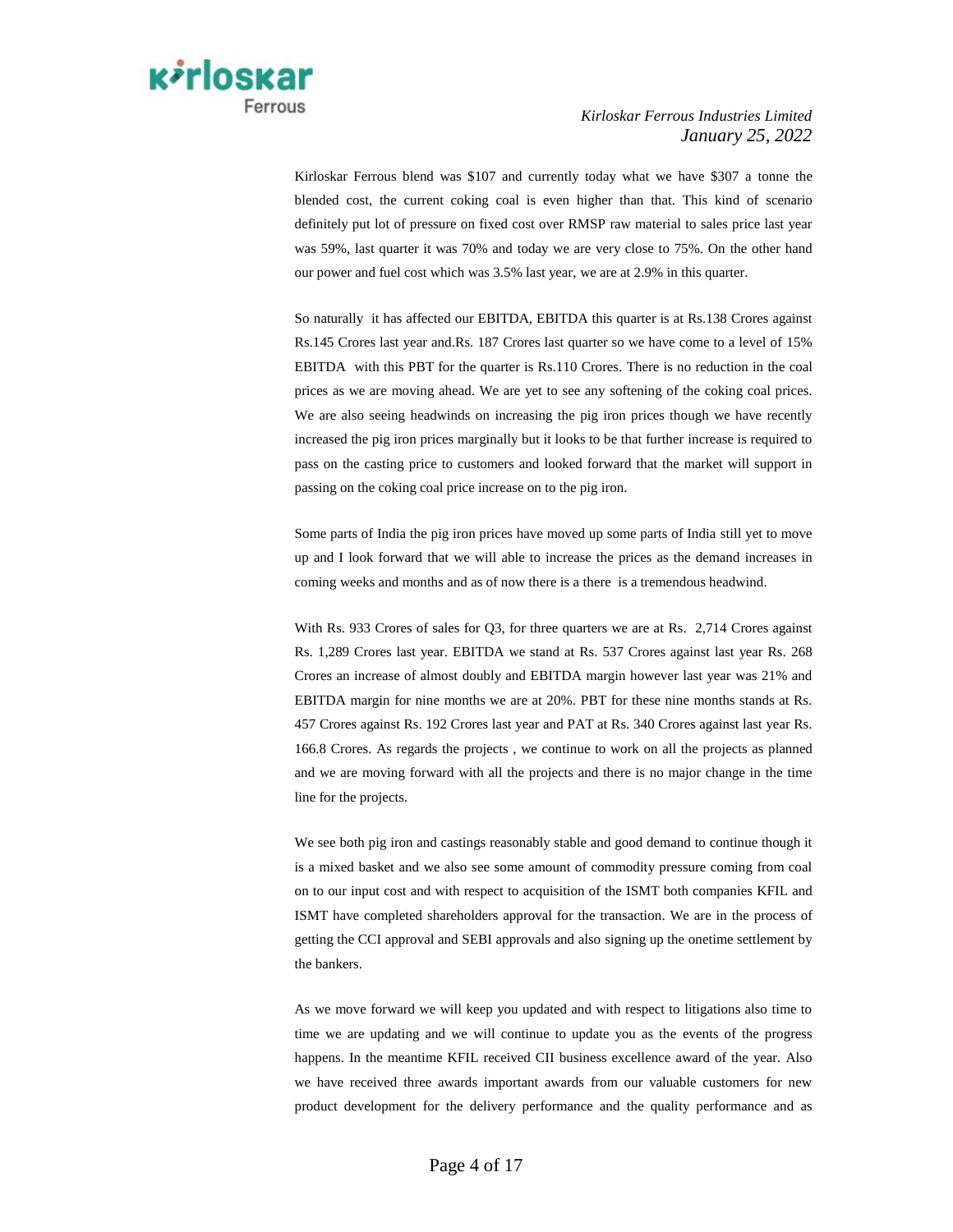

|                        | there has been new orders booked it should help us in adding the volumes required for the     |
|------------------------|-----------------------------------------------------------------------------------------------|
|                        | line 2 in Solapur and today OEM customers castings compared to last year 24 customers we      |
|                        | have now 26 customers with the addition of two customers. These are important                 |
|                        | developments and updates on KFIL Q3 and nine months so far. With this brief introduction,     |
|                        | I would now request and invite the questions. Thank you very much.                            |
| Moderator:             | Thank you very much, we will now begin the question and answer session. The first             |
|                        | question is from the line of Akshay Satija from Alpha Invesco. Please go ahead.               |
| Akshay Satija:         | Thank you for the opportunity. Sir I have couple of questions, first on the ISMT, the debt of |
|                        | ISMT is held by the asset recovery committee so sir under what confidence the Jindal Pipes    |
|                        | filed this complaint and by any chance they also bid for in this auction. Just trying to      |
|                        | understand the reason why are Jindal Pipes interfering in the acquisition?                    |
| R. V. Gumaste:         | When the members asking for the bid from all the public or anyone that time they did not      |
|                        | participate and apply and they have filed the cases later on I do not know what is the logic  |
|                        | of doing that.                                                                                |
|                        |                                                                                               |
| Akshay Satija:         | Ok. Sir on the pig iron front I just wanted one confirmation so for every ton of pig iron     |
|                        | roughly 0.8 ton of coke is required right?                                                    |
| R. V. Gumaste:         | In a way it is about 0.66 or 0.65 as we have reduced the coke consumption in our process.     |
|                        | Per tonne requirement is about 660 kg.                                                        |
| Akshay Satija:         | Is it that 660 kg is now or this is after all the improvements in?                            |
|                        |                                                                                               |
| R. V. Gumaste:         | It is now in Hospet now, in Koppal plant now.                                                 |
| Akshay Satija:         | Okay got it thank you. That is it from my side.                                               |
| <b>Moderator:</b>      | Thank you. Our next question is from the line of Sumesh Guleria from Green Portfolio.         |
|                        | Please go ahead.                                                                              |
| <b>Sumesh Guleria:</b> | Thanks for the opportunity. In continuing with the earlier question, this is regarding ISMT   |
|                        | so what exactly is happening in the ISMT as of now and like by when we can see the            |
|                        | finalization of this steel iron on the complete end.                                          |
| R. V. Gumaste:         | We have completed processes what is required from Kirloskar Ferrous and what is required      |
|                        | from ISMT. What is left out is basically regulatory approval, CCI approval and the other      |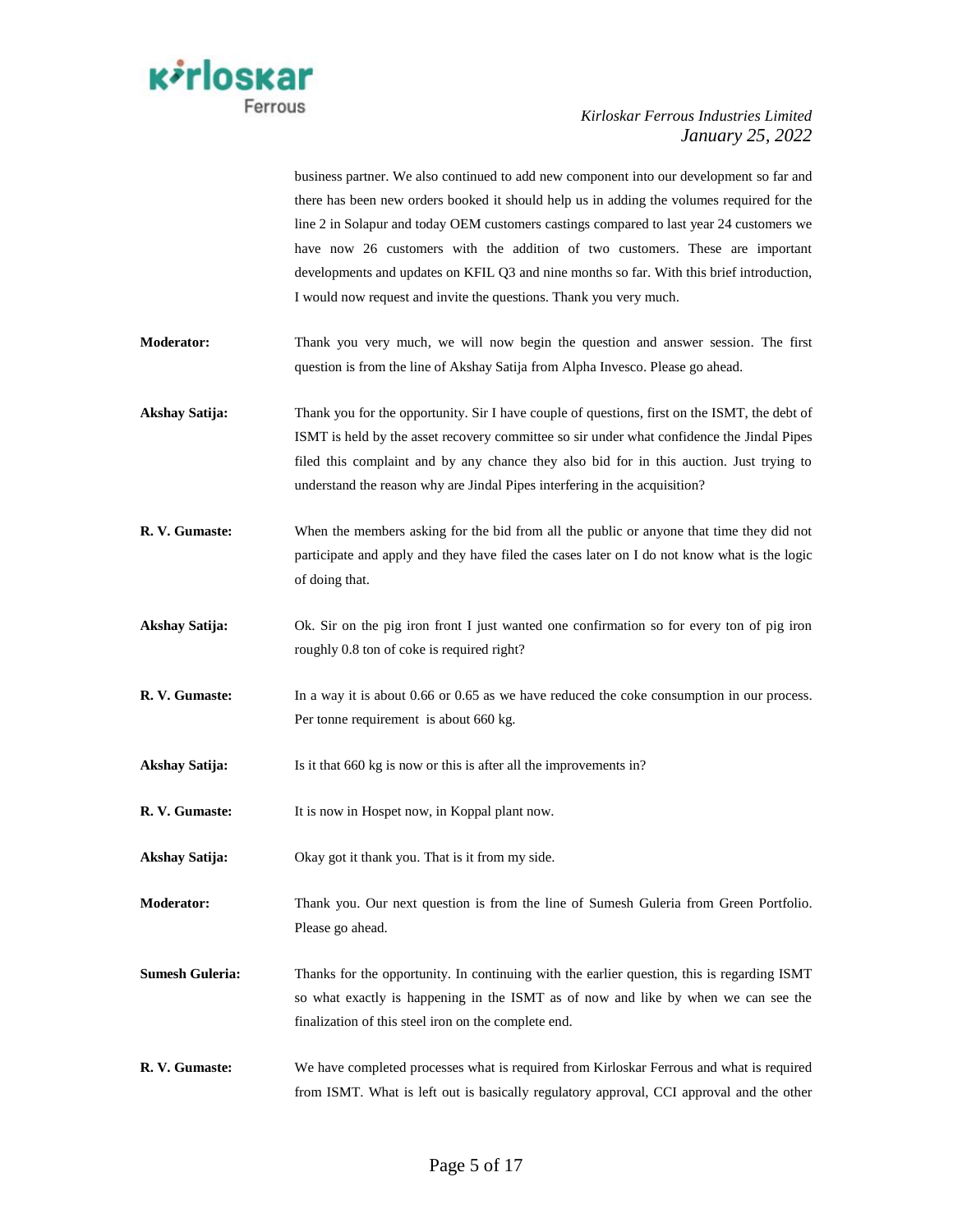

one is subsequently market regulator approval and also OTS approval and sign off by the bankers.

**Sumesh Guleria:** Any estimated timeline like by end of this year like 2022?

**R. V. Gumaste:** It involves regulatory approval. I think but we are looking for closing early but as it involves regulatory approvals cannot give precise timeline but it should happen as soon as the regulatory approval and bankers OTS sign off and things which will happen very quickly.

- **Sumesh Guleria:** Sir last concall or I read somewhere please pardon me if I am wrong so we heard a word about the merger part so for couple of years like you will running this is as a separate entity and post that you will incorporating this completely into Kirloskar Ferrous right ISMT so let us say we are done with all the regulatory requirements by end of this year hypothetically so by then we can expect the merger to happen will it be something like financial year 2024-2025 or what could be that year for the complete merger with Kirloskar Ferrous.
- **R. V. Gumaste:** The present focus is the acquisition and the second focus would be the stabilization of operations and turnaround and stability to the organization ISMT and then subsequently we can think of the merger.
- **Sumesh Guleria:** So as of now we cannot say what should be the possible year for that right?
- **R. V. Gumaste:** We cannot say exactly because you cannot do it in hurry. It has to be done properly ISMT has to strengthen on its own footings and should not be any disturbing or KFIL once it stands on its own and KFIL is good then it is possible to go for merger.
- **Sumesh Guleria:** I have another question. So right now we are seeing a lot of increase in the raw material cost and something is happening on the selling price also I mean they are going up when all these stabilizes and coking coal price is stabilized and even our pig iron price is stabilized to some extent what kind of margins we can see then for Kirloskar Ferrous?
- **R. V. Gumaste:** I think very important thing is as you have seen we are working for improving the internal efficiency one is productivity improvement from all the blast furnaces and capacity utilization improvement from all the foundries and generating more power and consuming power in foundries so all these basically is to drive our cost down and increase the productivity, increase the sales and increase the contribution and EBITDA and earlier we actually we were at EBITDA levels of 8 to 9%, 10% and we have moved up but there are market dynamics like unseen market conditions are also coming once in a while like coking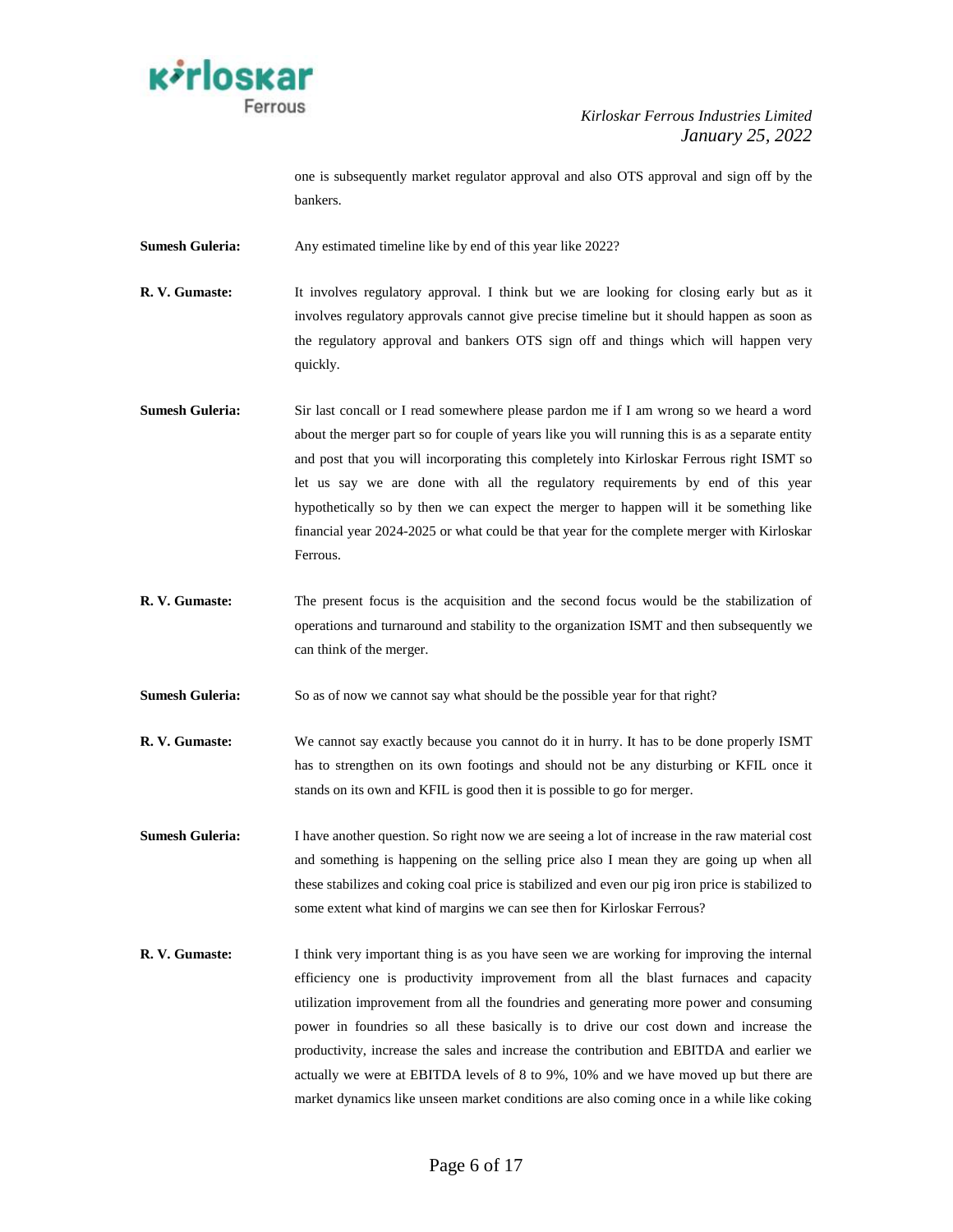

coal prices going three times in short time in one year"s time and that makes it extremely difficult to answer specific question and give percentages but I would say that we have moved to better levels and right now the commodity or the coal price is adverse to us and margins are very low as we stand today and we have also seen the other side when coal prices were low and we had very high margins I think we will have to take a balanced view and not go for performances month by month or quarter by quarter we have to see year after year I know like 2021-2022 became a good year how we make 2022-2023 good year and what kind of market challenges and what kind of commodity challenges we have to look at that. Thank you.

- **Sumesh Guleria:** Right now it is around 15% so can we take it as a benchmark so going forward it will sustain around 13, 14, 15% beyond that only and it would not fall down.
- **R. V. Gumaste:** No I would refrain from giving future because see fluctuations are too high and becomes difficult to commit a guaranteed EBITDA but we only said that we are at a different level and pig iron prices pick up and then the margins could definitely be much better than what they are today but if the commodity prices go up and then it can impact the EBITDA level even from this year.
- **Sumesh Guleria:** Okay thank you sir. Thanks a lot for all answers.
- **Moderator:** Thank you. Our next question is from the line of Rushabh Shah from Anubhuti Advisors. Please go ahead.
- **Rushabh Shah:** Thank you for the opportunity. As we having this couple of questions first on the iron ore mines sir from the past couple of quarters we have been waiting for some regulatory clearances so what exactly is the issue and how soon can we expect to get the clearance to operate the mines?
- **R. V. Gumaste:** Thank you very much. We have got two mines and both are awaiting the forest clearances as on date and there has been a procedural change that earlier files used to go to Delhi and they have gone to Delhi right now and but now it is likely to come back to states to decide and within that there has been tremendous delays over the last one-and-a-half years should have happened but we are putting all our efforts to get the forest clearance through and we are quite hopeful that it should happen but it has been taking a lot of time and sorry I am unable to really give a fixed date for forest clearance which has to happen from the regulatory authorities and we are putting our efforts and it depends on how quickly the government moves forward to clear the files.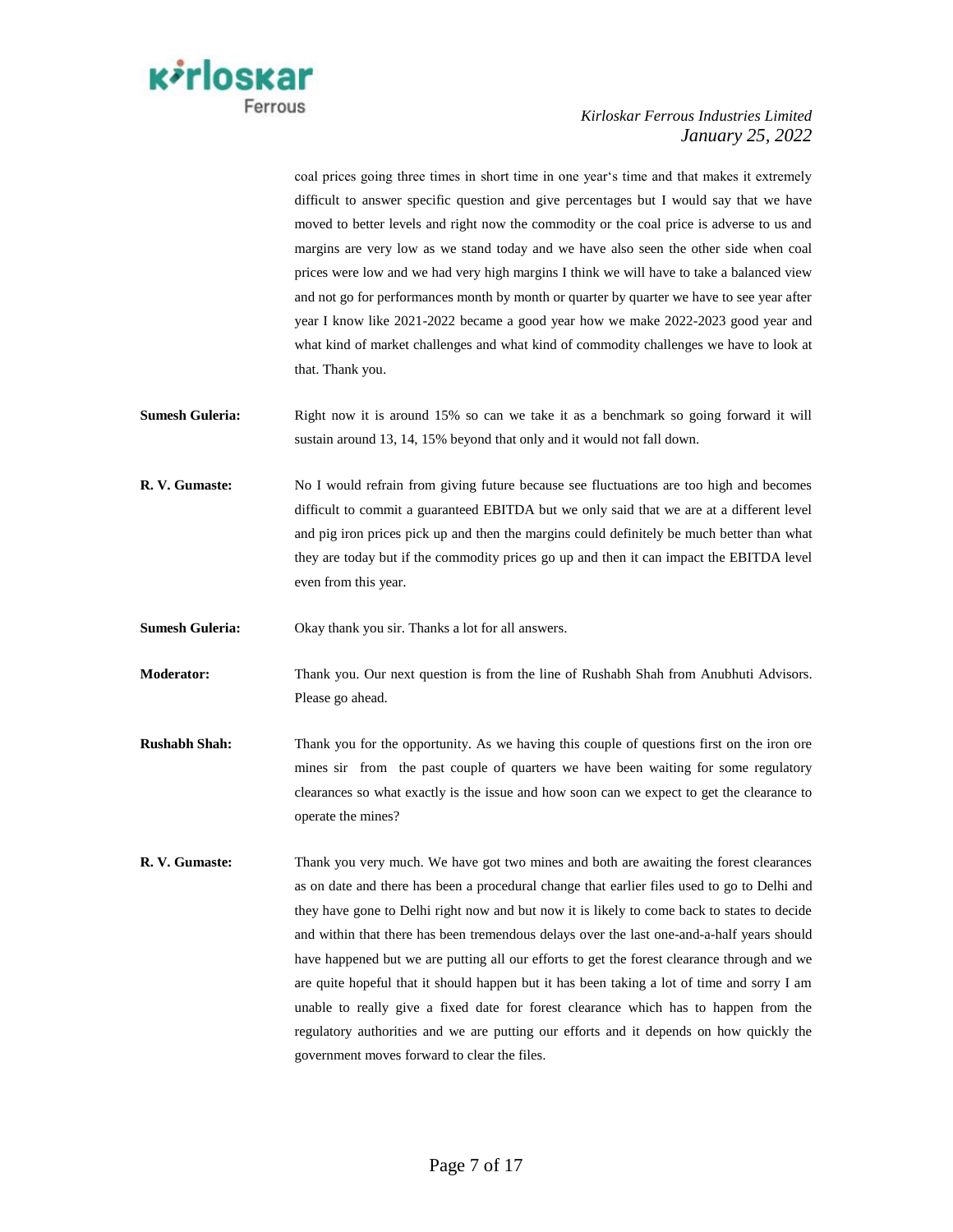

| <b>Rushabh Shah:</b> | Okay and just if you can quantify how much could this benefit to Kirloskar if these mines     |
|----------------------|-----------------------------------------------------------------------------------------------|
|                      | get operational in terms of how much will it benefit our bottom line?                         |
| R. V. Gumaste:       | Basically we have got these mines at good percentage rates one is at 36% and there is 56%     |
|                      | today's auction if you look at these numbers are very interesting. You can make your          |
|                      | calculations I think we will save at least half of the cost of iron ore. We expect to mine    |
|                      | about 2.5 lakhs tonnes per annum to start with and maybe we can try taking it up to 5 lakhs   |
|                      | metric tonnes per annum coming from these two mines.                                          |
| <b>Rushabh Shah:</b> | Perfect. Second question was with respect to the mini blast furnace upgradation so when       |
|                      | can we expect the plant shutdown this to take place?                                          |
| R. V. Gumaste:       | As of now we are taking the stoppage from first week of February for 105 days.                |
| <b>Rushabh Shah:</b> | 105 days, any impact on the business how much can we expect that?                             |
| R. V. Gumaste:       | Do not know right now if you look at sluggish market and lower off take of pig iron it is in  |
|                      | least impact but definitely 15,000 metric tonnes per month pig iron is not available for      |
|                      | almost three-and-a-half months so about 50,000 tonnes of pig iron will be less produced       |
|                      | because of this but once we complete the upgrade then it will produce more 3,000 to 4,000     |
|                      | tonnes per month more and that will give more pig iron and thereby makes up for the loss.     |
| <b>Rushabh Shah:</b> | Okay so basically the three-and-a-half months loss will be coped up in the next one year so?  |
| R. V. Gumaste:       | One year or 15 months it will produce more than the earlier capacity.                         |
| <b>Rushabh Shah:</b> | Perfect just last one question if I can add up so basically is there new customer addition in |
|                      | the auto space or in the non-auto space and just a few basic highlight on which sector can    |
|                      | lead to a growth in the next couple of quarters?                                              |
| R. V. Gumaste:       | We have added customer from infrastructure development area couple of customers and the       |
|                      | customer also one of the customer added is from the tractors those are the two customers      |
|                      | added in the last one year's time.                                                            |
| <b>Rushabh Shah:</b> | Okay, just in the last one quarter one customer which we have added was it from tractor       |

**R. V. Gumaste:** I think it was in the tractor.

segment or was it from an infra space?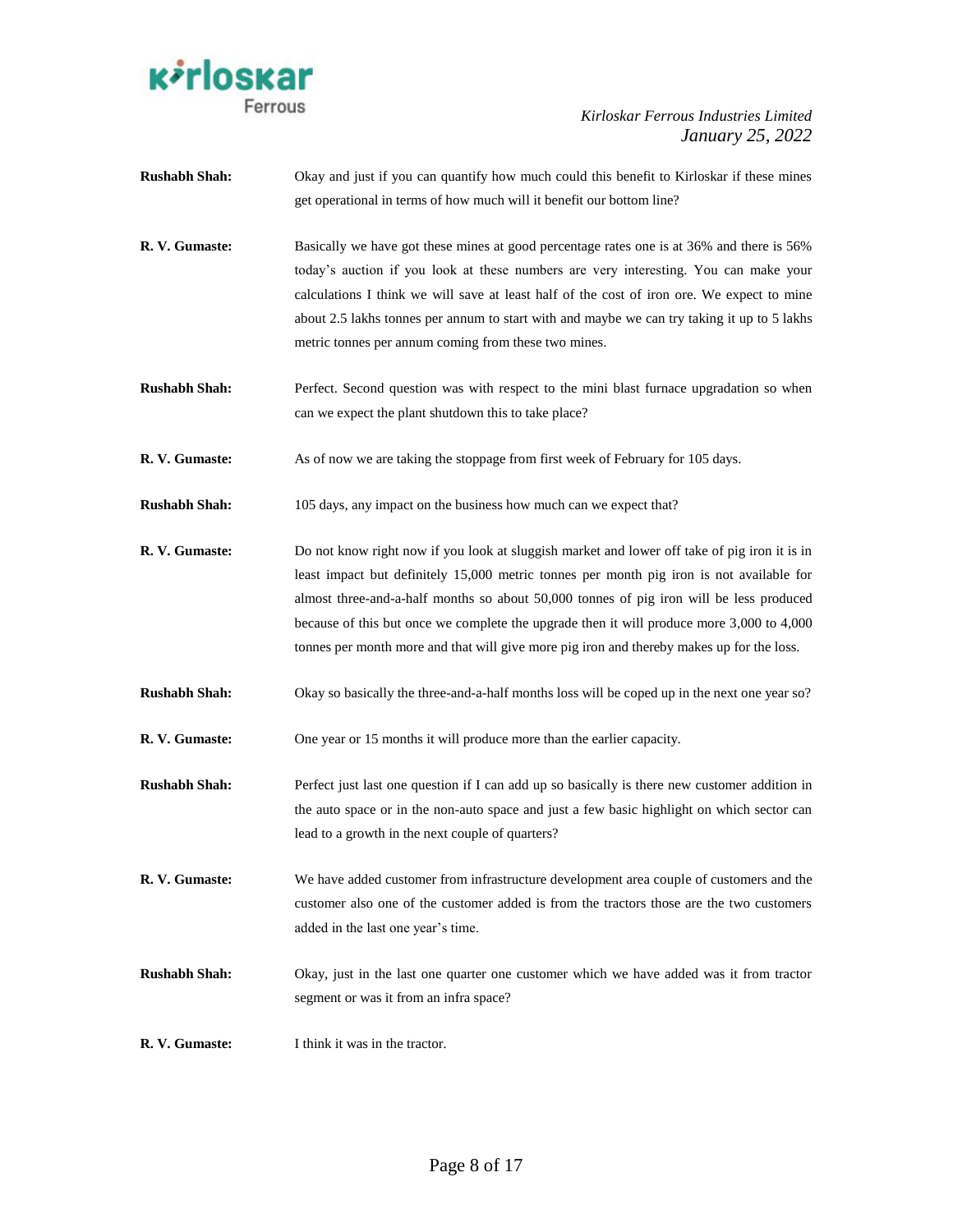

| <b>Rushabh Shah:</b> | Just one last on the segment outlook, is auto expected to recover in 4Q or will it take a<br>quarter more to get back?                                                                                                                                  |
|----------------------|---------------------------------------------------------------------------------------------------------------------------------------------------------------------------------------------------------------------------------------------------------|
| R. V. Gumaste:       | Auto is difficult to say but right now if we look at our business in our area of operations we<br>are finding that commercial vehicle, medium duty and heavy duty we have good pull for<br>casting and that is what is loading the foundries.           |
| <b>Rushabh Shah:</b> | Perfect, that is all from my side. Thank you so much Sir.                                                                                                                                                                                               |
| <b>Moderator:</b>    | Thank you. Our next question is from the line of Anirudha an Individual Investor. Please go<br>ahead.                                                                                                                                                   |
| Anirudha:            | My question is respect to ISMT acquisition. Is there any longstop date for Kirloskar Ferrous<br>for this acquisition?                                                                                                                                   |
| R. V. Gumaste:       | Yes there is longstop date but that is from the lenders and as lenders also have to come back<br>I think the delay is from their side I expect they will need to extent the delays from their<br>side.                                                  |
| Anirudha:            | So no longstop dates from Kirloskar Ferrous as such?                                                                                                                                                                                                    |
| R. V. Gumaste:       | Yes we are ready both Kirloskar Ferrous and ISMT we have completed all our process and<br>one is the lenders have to come back other one is the regulatory clearance we are ready in<br>all respects.                                                   |
| Anirudha:            | Okay, thank you sir, all the best.                                                                                                                                                                                                                      |
| R. V. Gumaste:       | Thank you Anirudha. Thank you so much.                                                                                                                                                                                                                  |
| <b>Moderator:</b>    | Thank you. Our next question is from the line of Yash Chandak an Individual Investor.<br>Please go ahead.                                                                                                                                               |
| <b>Yash Chandak:</b> | Good evening Sir. Thank you very much. Sir my first question will be on the pig iron side.<br>So how is our pig iron cost of production quarter to quarter if you can get an idea over that?                                                            |
| R. V. Gumaste:       | I just mentioned that the RMSP which was last year 59% moved to 70% in Q2 and as we<br>stand today it is at 75% so there has been tremendous increase in the material cost and with<br>respect to EBITDA you have seen that has come to a level of 15%. |
| <b>Yash Chandak:</b> | Sorry Sir I missed that question, I apologize. Second sir, I would like to know over the<br>coking coal part, recently there has been huge hikes in coking coal prices in very short                                                                    |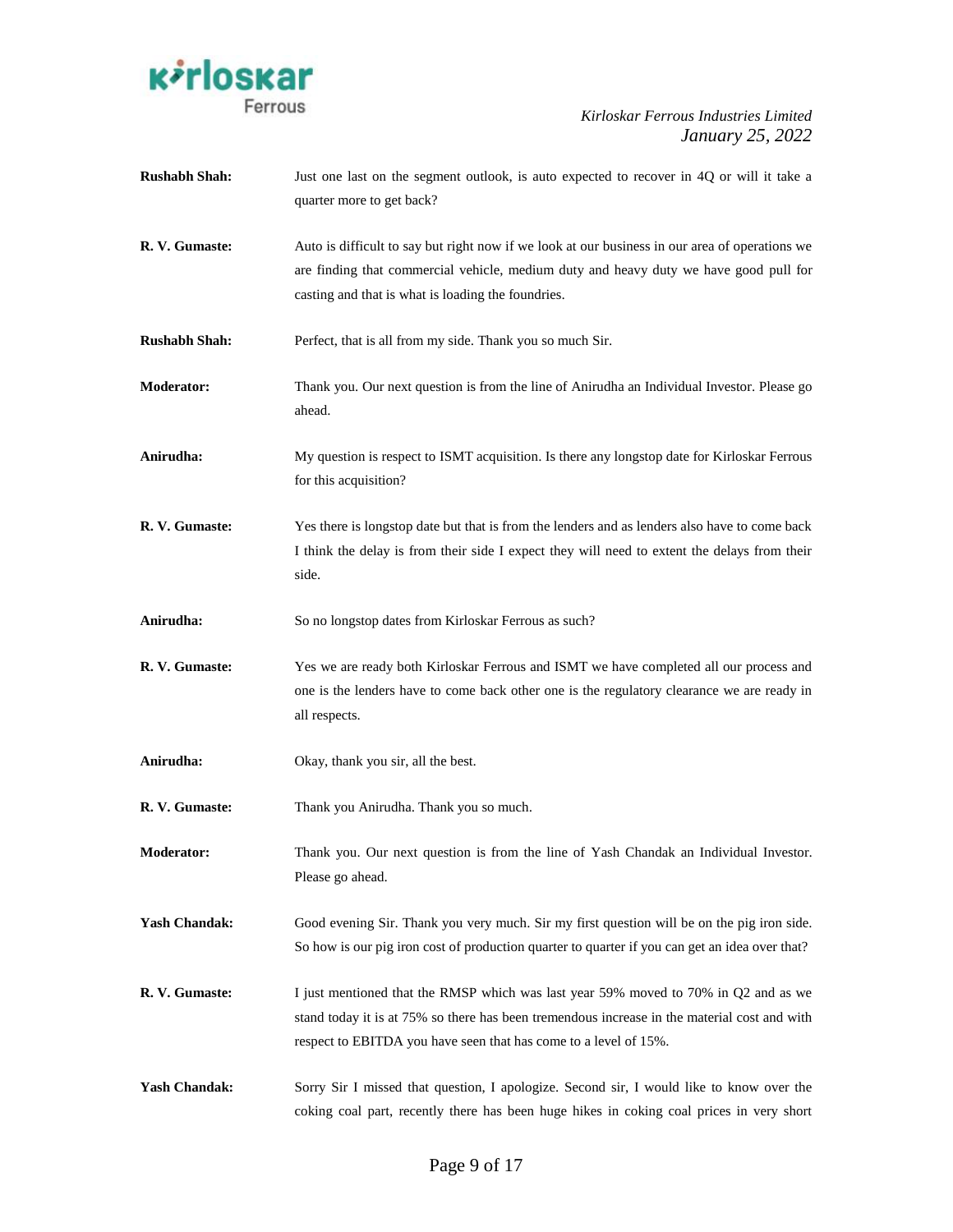

period of time so have we done any change in our strategy like have we started storing more coking coal or have we done any kind of change in our procurement policy for coal?

- **R. V. Gumaste:** We had done not now because the coking coal prices last couple of months have been very high but we have done last year and we have covered our coking coal requirements up to March end and subsequently up to towards the end of April so that"s where we are but we will have to get into the market towards the next month to book some cargo. We had covered which has brought us up to this point of time.
- Yash Chandak: Does that mean that we keep an inventory of more than 4 to 5 months or 6 months?
- **R. V. Gumaste:** We had kept not six months, we had kept about 4 to 5 months and currently I think it may be about 3 months inventory now, 3 to 4 months inventory now.
- Yash Chandak: Thank you sir. Thank you very much.
- **R. V. Gumaste:** Thank you Chandak.
- **Moderator:** Thank you. Our next question is from the line of Nehal Praname, an individual investor. Please go ahead.
- **Nehal Praname:** I just wanted to ask like what are the inventory stock levels that we are keeping for the pig iron as well as for the DI pipes?
- **R. V. Gumaste:** Thank you very much. We do not have DI pipes, we have pig iron and casting. Pig iron we do not have much, three to four days stock, we generally do not keep this is high in fact I think we will get corrected shortly and we normally operate with one or two days stock and casting which is typically there are variety of castings which are required for processing and I am making them ready for dispatch that"s the only pig iron stock, but major stock will be of input material would be not so much of casting and pig iron.
- **Nehal Praname:** Okay, understood. Just wanted to ask one more thing like in O4 we are going for the shutdown so like we will be having little less inventory so what do you think about the market to react for that like the prices to increase or how the market sentiment would be for the Q4 2022 for pig iron specifically?
- **R. V. Gumaste:** First of all shutdown we are taking it is not going to affect in any way for the casting business and casting customers and for the pig iron side also we will taking shutdown on one furnace and continue to run two furnaces we will be able to take care of all the critical customers pig iron requirements and with respect to the market I would say whatever is the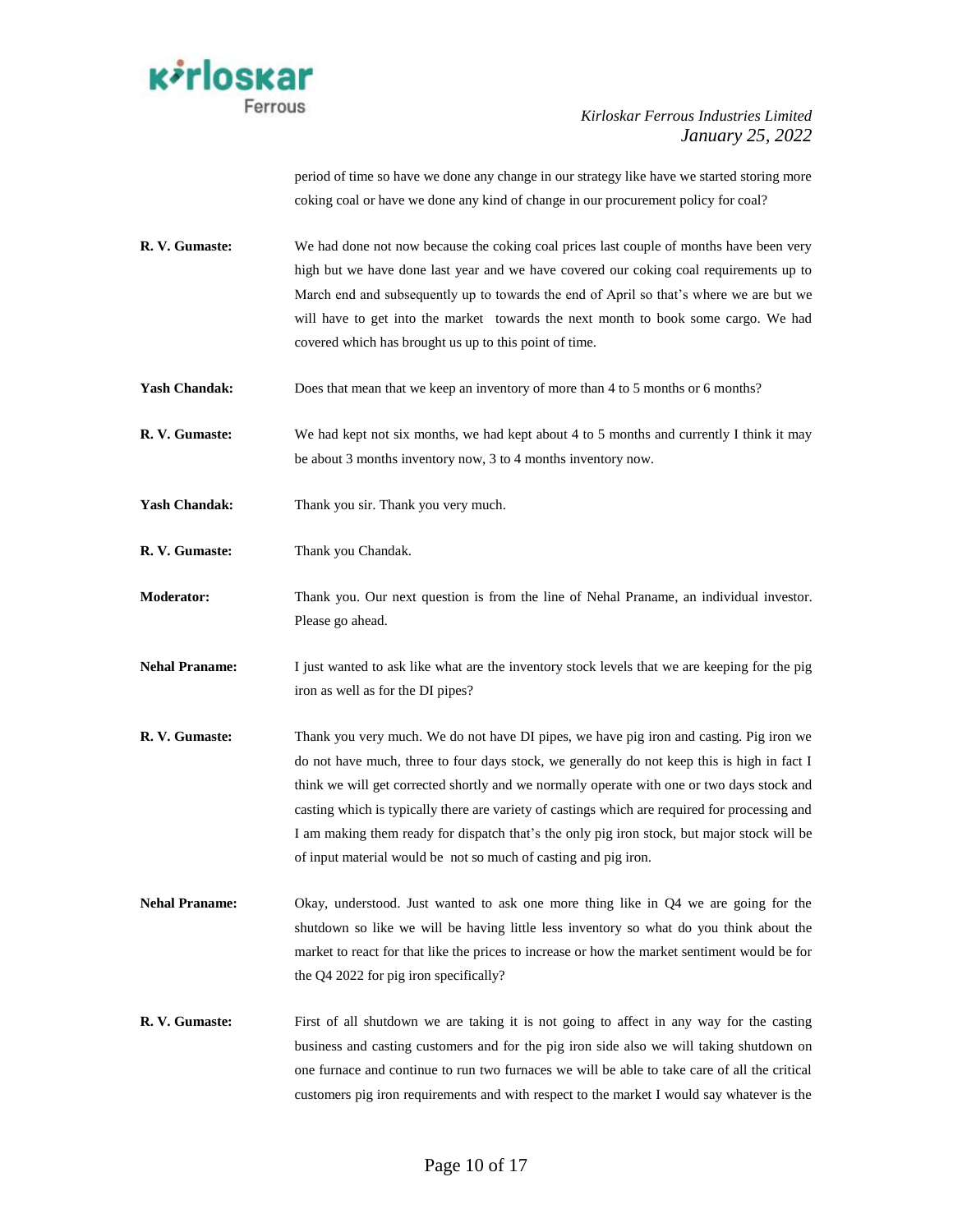

condition of the market it is the right time to complete our upgrade and maintenance which is otherwise at the high margin time it will be difficult to take stoppage for long time. Thank you.

**Nehal Praname:** Thank you.

**Moderator:** Thank you. Our next question is from the line of Govindlal Gilada an individual investor. Please go ahead.

- **Govindlal Gilada:** Good evening sir and congratulations for giving good set of numbers in challenging scenario. I want to just understand how this fourth quarter going to shape up. In third quarter we had low cost inventory of coking coal that we are exhausting now and fourth quarter if I am right the high cost coal we will be using so two or three things. First thing on raw material cost how it will be in third quarter and due to this further margin impact will be there versus third quarter one thing. Second thing because of this one shutdown we are taking out one blast furnace so versus third quarter how much impact will be there in production of pig iron. Third thing is this how casting because as of now tractor scenario is little bit demand scenario is looking weak so casting also versus third quarter how fourth quarter we are seeing production and sales net, net versus third or fourth quarter how margins production will shape up just I want have your view? Thank you.
- **R. V. Gumaste:** Thank you very much. Let me start with the last question first, and then the easy question first. As regards to the casting demand as I mentioned we have been able to manage and maintain 10,000 metric tonnes of casting production and sales per month more or less we have been able to do because couple of our customers from the trucks and the deemed export side they have been doing extremely well and we have been able to ship the castings to them. I definitely look forward that from February some improvement in the tractor market which we have some schedules coming from  $15<sup>th</sup>$  February. I expect some improvement to happen on the tractor as well as the auto sector which may give us some extra volume if possible otherwise we may continue at this level of 10,000 metric for couple of more months before we get into higher numbers. Coming to pig iron business we have as I mentioned 307, 310 blended coal price is the price for January, February, March, these three months and pig iron market is quite volatile and it is not very long-term price hike that being low or high so that is why it is very difficult to predict but right now as we stand with respect to market condition I would say that still there is tremendous pressure for the margins and the slight increase in the cost of coal and coke will come in to effect in February and March and if we get support from the market and the pig iron price then we can improve the margin otherwise the margin will be under pressure for Q4 as well.

Govindlal Gilada: Regarding volume of pig iron sir due to this one..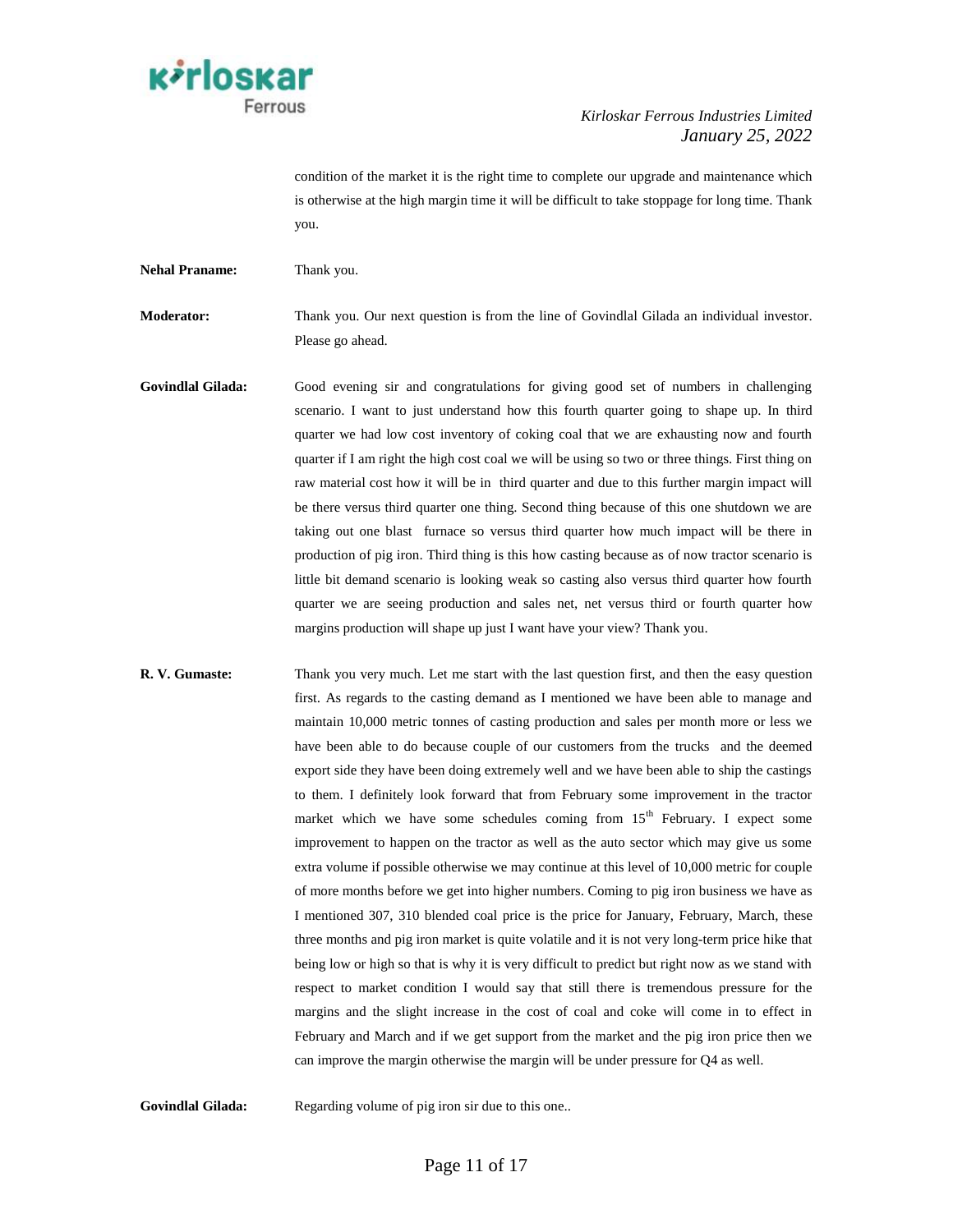

| R. V. Gumaste:           | Volume of pig iron one means 15,000 per month we will get reduced which is 45,000 per<br>quarter. Out of that this month we are running so it will be 30,000 so whatever quantity we<br>had planned in the year we are completing or are slightly more than that but I agree with<br>you February and March will be 15,000 less each month and we will still produce 35,000<br>metric tonnes per month.                    |
|--------------------------|----------------------------------------------------------------------------------------------------------------------------------------------------------------------------------------------------------------------------------------------------------------------------------------------------------------------------------------------------------------------------------------------------------------------------|
| <b>Govindlal Gilada:</b> | Followed sir, let us say some dip in pig iron production and sales of pig iron?                                                                                                                                                                                                                                                                                                                                            |
| R. V. Gumaste:           | Basically the dip in the production and sales would be of the order of 30,000 metric tonnes.                                                                                                                                                                                                                                                                                                                               |
| <b>Govindlal Gilada:</b> | Followed Sir, then how iron ore prices are behaving Sir versus third quarter current iron ore<br>prices?                                                                                                                                                                                                                                                                                                                   |
| R. V. Gumaste:           | Iron ore prices have stabilized now but in the last 5 to 6 months iron ore prices have come<br>down by about Rs. 3,000 per metric tonne.                                                                                                                                                                                                                                                                                   |
| <b>Govindlal Gilada:</b> | Thank you Sir. That is all from my side.                                                                                                                                                                                                                                                                                                                                                                                   |
| R. V. Gumaste:           | Thank you very much.                                                                                                                                                                                                                                                                                                                                                                                                       |
| <b>Moderator:</b>        | Thank you. Our next question is from the line of Saket Kapoor from Kapoor Company.<br>Please go ahead.                                                                                                                                                                                                                                                                                                                     |
| <b>Saket Kapoor:</b>     | Sir as you pointed out that the margins will be under pressure due to high raw material<br>prices sir how was the pig iron prices behaved post the exit of the December quarter?                                                                                                                                                                                                                                           |
| R. V. Gumaste:           | Actually I just mentioned that the pig iron prices have gone up about Rs. 1,500 per metric<br>tonne in last two or three weeks and all deliveries, basically last two or three weeks and we<br>have to see whether we will be able to increase further in the coming weeks and coming<br>months.                                                                                                                           |
| <b>Saket Kapoor:</b>     | Since you have the inventory of raw materials at 307, I think so which you have mentioned<br>for coal, so taking into that maths in to account what kind of compression in margins are we<br>expecting for the third quarter I think so we did 14.8% and overall nine months it was 19%<br>to closer to 20% so on a quarter-on-quarter basis how should that shape up since we are<br>carrying the raw material inventory? |
| R. V. Gumaste:           | No we have the raw material calculation but we do not have the pig iron calculation our<br>attempt is to pass on some cost increase to customer and that we really do not know exactly                                                                                                                                                                                                                                     |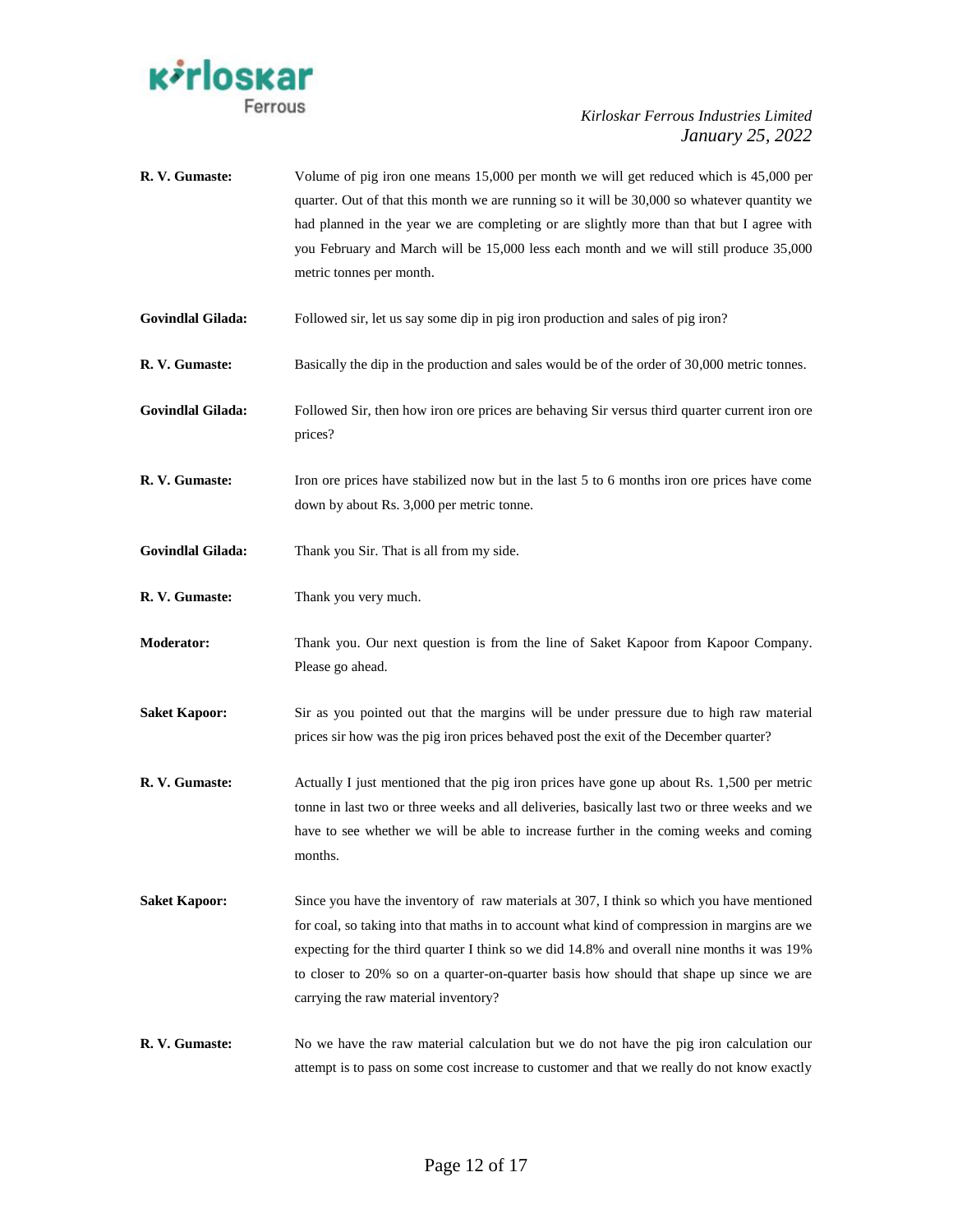

how much will happen and that is why it is very difficult to calculate what can happen to the fourth quarter EBITDA.

- **Saket Kapoor:** But for this month how has the margins shaped up you can give some picture on the same for this month itself we are already 20 days, 25 days?
- **R. V. Gumaste:** What happens, see there is combination effect it is not only one because the prices increase effect is not there for the full month in January that will come into effect in February so you know it. I think we will come back after the quarter that you know in general the margins are under pressure we are on the low curve and we have to look for better improvement in the pig iron prices in the coming days.
- **Saket Kapoor:** Sir our volume guidance of closer to 5 lakhs for the full year we did 3,85,000 so we would be doing?
- **R. V. Gumaste:** I think we will be very close that number of 5 lakhs.
- **Saket Kapoor:** This is taking into account the deduction of 30,000.
- **R. V. Gumaste:** Yes because we are running one month full and two months one furnace less I think we will be very close to that 5 lakhs number.
- **Saket Kapoor:** Sir the percentage of RM to sales has hit a new high so what should be the new normal going forward or is it very difficult to give of raw material percentage to sales since it has now moved up sharply so as per our business plans what are the contemplating going forward?
- **R. V. Gumaste:** I think this is a transition phase we have to see because last time when we saw the very low price of coking coal it was because of the Chinese ban on imports. now China has started importing coking coal from Australia we will have to see how it is going to stabilize and what it is going to be new normal we are also very closely watching and trying to see our expectation in the long run may be it will take two to three quarters but it should come \$250 which we consider reasonable at this point of time but currently it is at 300 plus. So it is definitely a guess, what is new normal, but our expectation is \$250 to \$300 it should come back as the market normalizes both demand and supply side.
- **Saket Kapoor:** This will be the tractor value that will lead this correction or this speculative build up needs to unwind?
- **R. V. Gumaste:** This is only our expectation there is no authentic estimation available.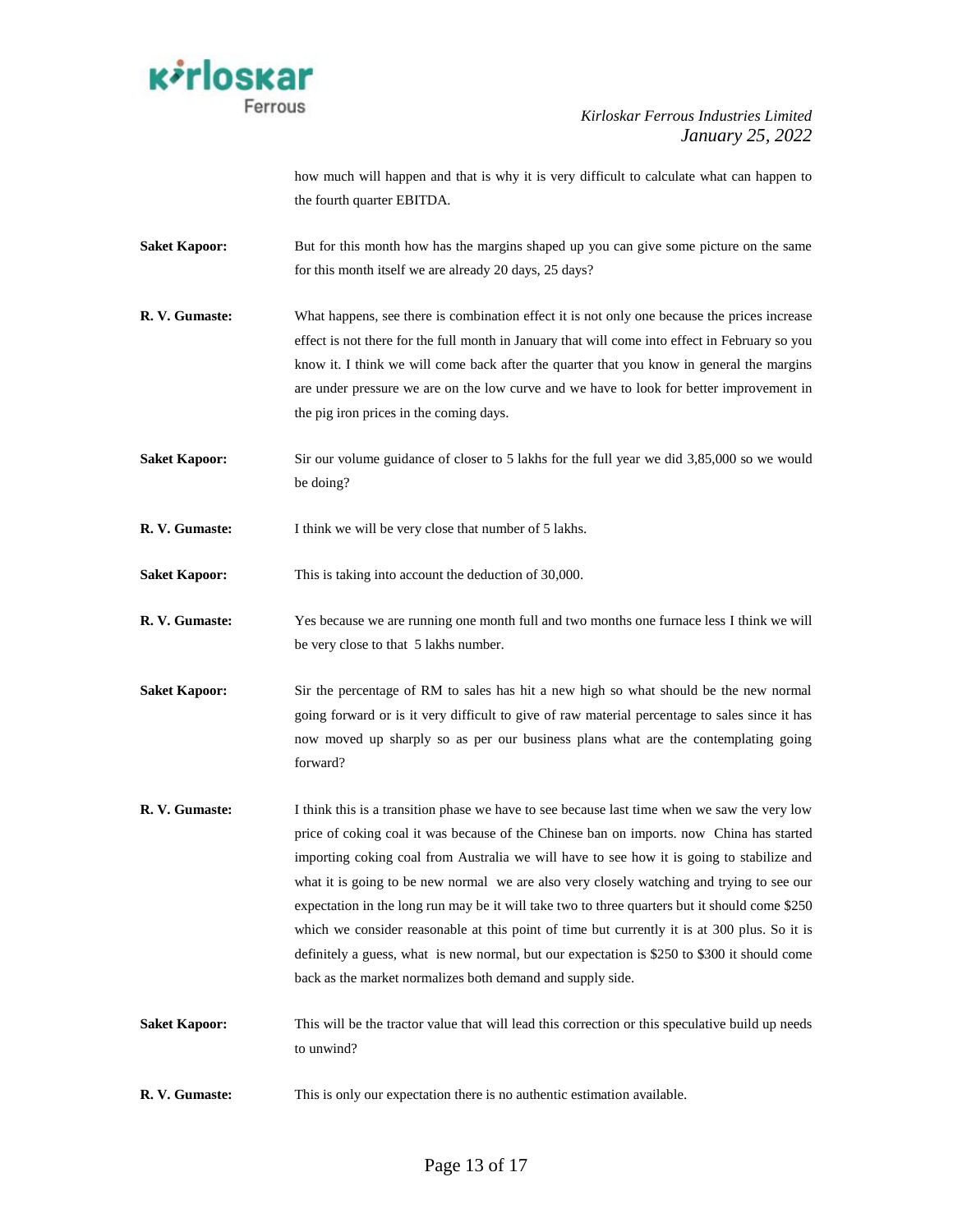

- **Saket Kapoor:** Lastly two points, firstly with the acquisition of ISMT in our portfolio how is the portfolio going to look like two years down the line with respect to the value added product and commoditized product Sir and Sir on an overall basis what kind of margin should be specified with the business plan ahead with the furnaces also being up from two months from now what should be the EBITDA margin band which will be comfortable that we would be able to take into account the vagaries of the market and this band would stay? That is all Sir.
- **R. V. Gumaste:** Thank you very much. Currently, whatever the projects we have been working is to take the pig iron from all the three units very close to 7 lakhs metric tonnes per annum and casting going up to 200,000 or 2 lakhs metric tonnes per annum and all going well the integration of ISMT certain part of the pig iron should get converted into steel and convert into valueadded steel as well as the seamless tubes that is the main thing and that is what we want to do and we are starting the iron ore and going up the steel value added product. I think it definitely brings far more stronger value addition chain and we expect it to give us tremendous advantage in value addition from end to end.
- **Saket Kapoor:** That will take how much time sir what is the plan which we are going ahead?
- **R. V. Gumaste:** The steel will take I think two to three years depends on how quickly we can do but other than that all other projects to go to close to 7 lakhs metric tonnes per annum of pig iron and 2 lakhs metric tonnes of casting, we are completing the projects in one year and within the next two years so that we can realize these numbers but the steel will take one more year to come.
- **Saket Kapoor:** Okay sir, and on the power cost also sir, new saving of 2.5% now the power is at 2.5 to 2.9 band, so the power cost will be aligned in this band only sir?
- **R. V. Gumaste:** See in Koppal plant and Hiriyur plant power wise almost we are self sufficient. Solapur we have 50% solar and we will have to look at the power and fuel, only the acquired entity and we are well placed in power and fuel in KFIL in all the three locations.
- **Moderator:** Thank you. Our next question is from the line of Bharat Sheth from Quest Investment Advisors Private Limited. Please go ahead.
- **Bharat Sheth:** Good afternoon Sir. I have a question on the casting side so if few of our realization is improving so how much this is all on account of say cost increase and how much is on account of this machining or value added product we are doing so if you can give some color and additional how much is because of EBITDA is also likely to be generated?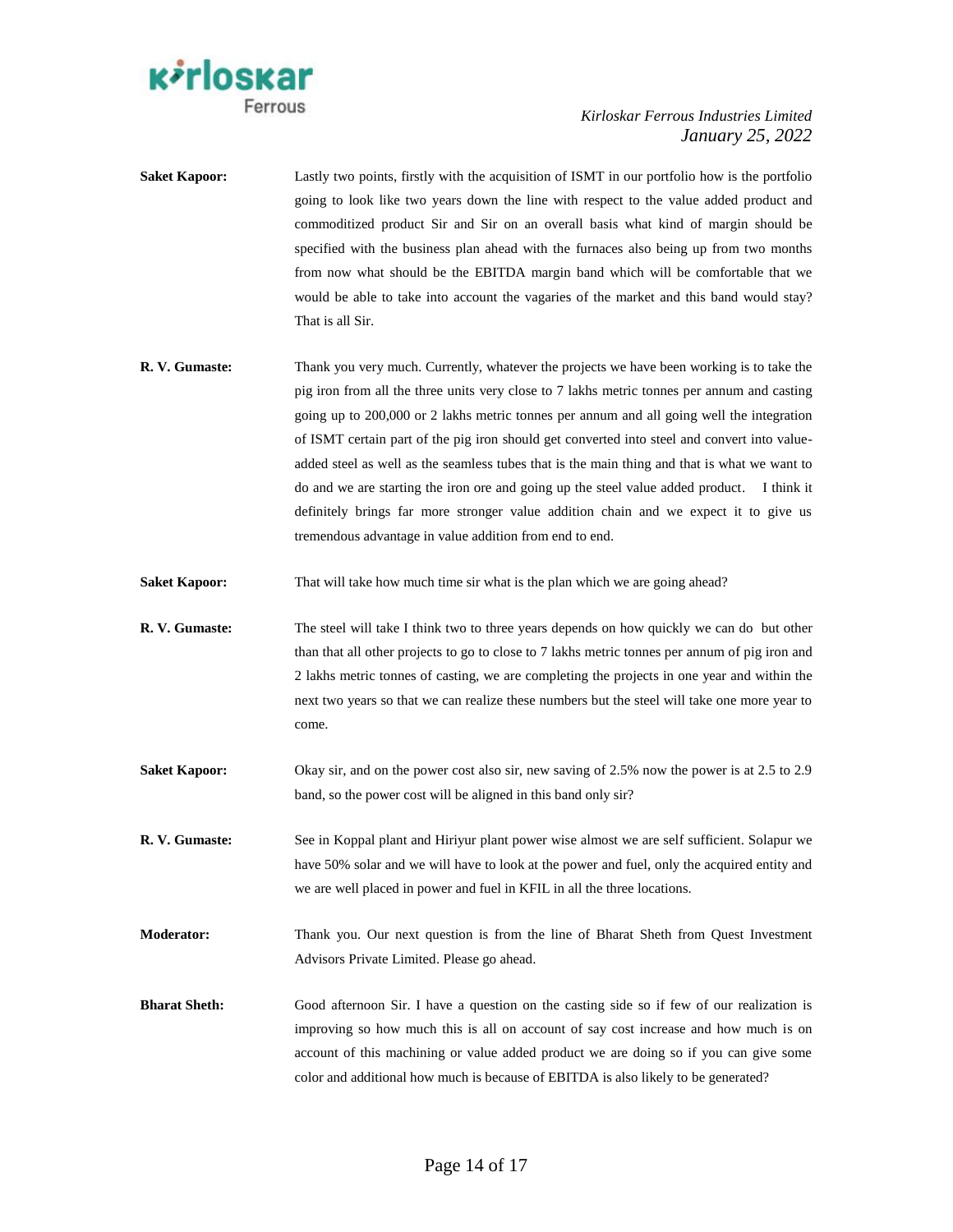

| R. V. Gumaste:       | Most of the realizations increases because of the cost increase back to back compensation<br>from the customers marginally it is because of the machining but currently we are at a level<br>of between the two clients about 30 Crores of machining, 25 to 30 Crores of machining and<br>typically $2/3^{rd}$ of that is the value addition. So it is still not very high amongst coming out of<br>the machining value addition but it is the right direction and they compete to take the orders<br>and try to expand machining but the realization improvement is because of the commodity<br>price increase cycle. |
|----------------------|------------------------------------------------------------------------------------------------------------------------------------------------------------------------------------------------------------------------------------------------------------------------------------------------------------------------------------------------------------------------------------------------------------------------------------------------------------------------------------------------------------------------------------------------------------------------------------------------------------------------|
| <b>Bharat Sheth:</b> | Sir second question on because of the policy till Q2 pig iron I mean iron ore prices were<br>high and coking coal was low from Q2 to Q3 iron ore price increase substantially and now<br>with this coal pulverizing started the coal consumption overall how much I mean really<br>price increase is really we may need to kind of absorb full cost?                                                                                                                                                                                                                                                                   |
| R. V. Gumaste:       | I think my estimate is you know as you saw I just said that last year our RMSP was 59%<br>and it went to 70% and 75% so it is not reasonable expect a go back to 60% but at least if<br>you are to go to 65% about 10% price increase is what is required go back to reasonable<br>EBITDA level.                                                                                                                                                                                                                                                                                                                       |
| <b>Bharat Sheth:</b> | But with this reduction in the using of the coal still they will need 10%?                                                                                                                                                                                                                                                                                                                                                                                                                                                                                                                                             |
| R. V. Gumaste:       | Yes sir we still need 10% because the increase in the coal prices have been very substantial.<br>We need to Rs. 4,000 to 5,000 increase in pig iron prices.                                                                                                                                                                                                                                                                                                                                                                                                                                                            |
| <b>Bharat Sheth:</b> | Out of which 1,500 we have already taken further?                                                                                                                                                                                                                                                                                                                                                                                                                                                                                                                                                                      |
| R. V. Gumaste:       | No on top of that.                                                                                                                                                                                                                                                                                                                                                                                                                                                                                                                                                                                                     |
| <b>Bharat Sheth:</b> | Last question you stated that this banker has not come back for one time settlement is it<br>because of this new offer which has come in between or is there any other reason for that?                                                                                                                                                                                                                                                                                                                                                                                                                                |
| R. V. Gumaste:       | No correlation with that. The banks have to complete their committee meetings and board<br>meetings and then approve the OTS. Nothing with the case, thank you.                                                                                                                                                                                                                                                                                                                                                                                                                                                        |
| <b>Bharat Sheth:</b> | Thank you very much Sir.                                                                                                                                                                                                                                                                                                                                                                                                                                                                                                                                                                                               |
| <b>Moderator:</b>    | Thank you. The next question is from the line of Kritika Tiwari from Vedanta Limited.<br>Please go ahead.                                                                                                                                                                                                                                                                                                                                                                                                                                                                                                              |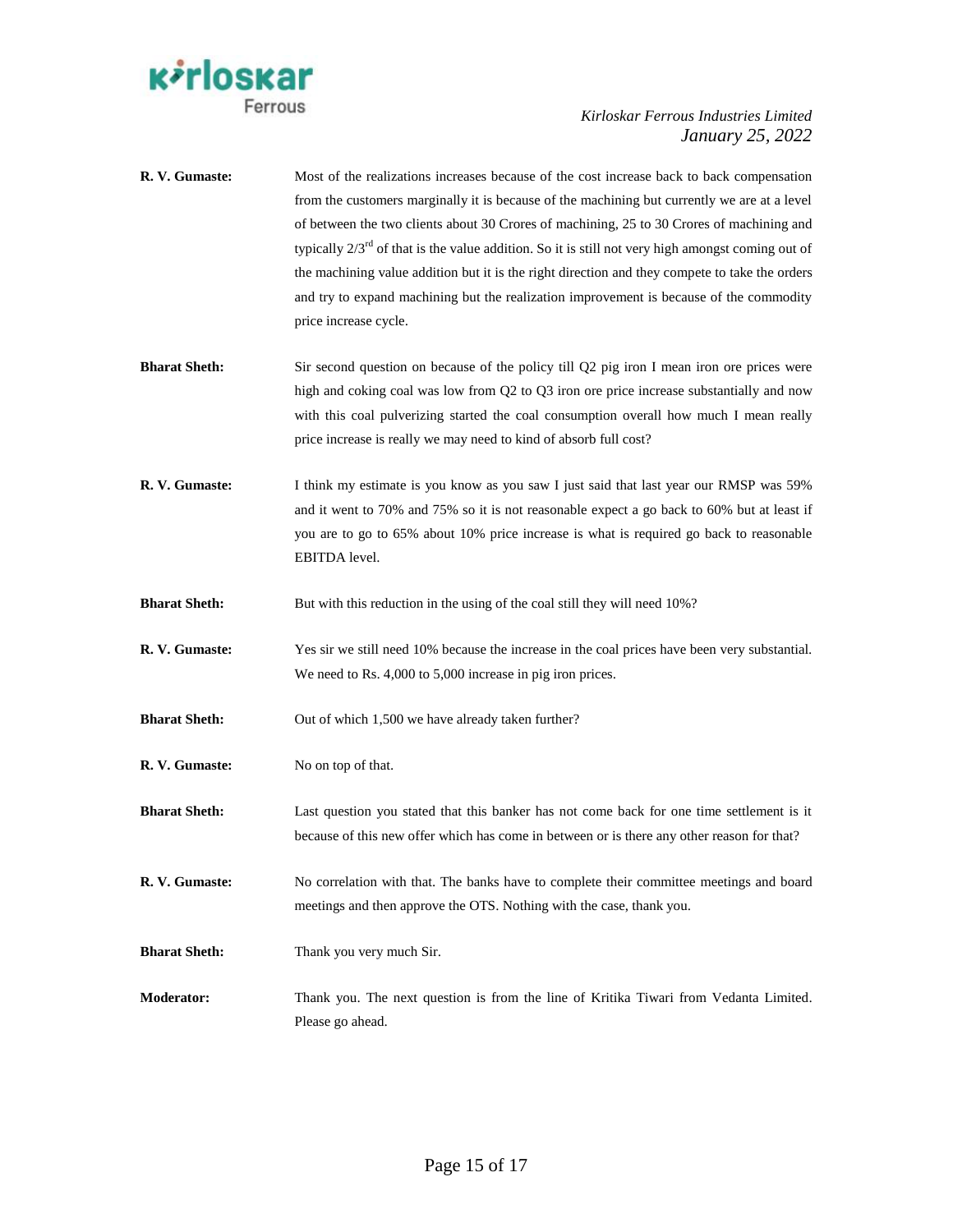

| Kritika Tiwari:   | My first question we are getting an idea of the breakup between revenue of pig iron and<br>casting can you throw some light on the EBITDA margin that we have earned in this<br>quarter on both?                                                                                                                                                                                                                           |
|-------------------|----------------------------------------------------------------------------------------------------------------------------------------------------------------------------------------------------------------------------------------------------------------------------------------------------------------------------------------------------------------------------------------------------------------------------|
| R. V. Gumaste:    | I do not have separate value of that but we have seen the casting and pig iron EBITDA<br>growing similar and then they keep changing the pig iron was higher now going to lower.<br>I do not have separate calculate except at the company level.                                                                                                                                                                          |
| Kritika Tiwari:   | On an average basis that you can give us an idea?                                                                                                                                                                                                                                                                                                                                                                          |
| R. V. Gumaste:    | I think the foundries are at about 15% today if you see EBITDA is 15% it could be balanced<br>level right now.                                                                                                                                                                                                                                                                                                             |
| Kritika Tiwari:   | Okay and pig iron?                                                                                                                                                                                                                                                                                                                                                                                                         |
| R. V. Gumaste:    | Same, both of them become 15% for the last quarter.                                                                                                                                                                                                                                                                                                                                                                        |
| Kritika Tiwari:   | Okay and second question what is our incremental cost that we are incurring in Q3 as<br>compared to pig iron what would be the additional cost incurred in case of casting?                                                                                                                                                                                                                                                |
| R. V. Gumaste:    | I could not get your question please?                                                                                                                                                                                                                                                                                                                                                                                      |
| Kritika Tiwari:   | Sir my question is what is our incremental cost that we are incurred to make castings vis-à-<br>vis pig iron?                                                                                                                                                                                                                                                                                                              |
| R. V. Gumaste:    | No it is totally different product the pig iron is like Rs. 43 to 44 a kg and castings are at 100<br>plus. there are lot of other processes involved other than the metal itself and the kind of<br>castings we make have been complicated involves number of steps involved in making the<br>castings we are like individually made casting though mechanized and it is a lot more<br>process evolved in making castings. |
| Kritika Tiwari:   | Okay, thank you so much.                                                                                                                                                                                                                                                                                                                                                                                                   |
| <b>Moderator:</b> | Ladies and gentlemen, that was the last question. I now handover the conference back to<br>Mr. Gumaste for closing comments!                                                                                                                                                                                                                                                                                               |
| R.V. Gumaste:     | Thank you very much all the participants. It is always a pleasure to speak to all of you and<br>once again thank one and all for taking interest and joining this call. I wish all of you all the                                                                                                                                                                                                                          |

best and safe maybe wherever you are. Thank you very much. I think I just almost